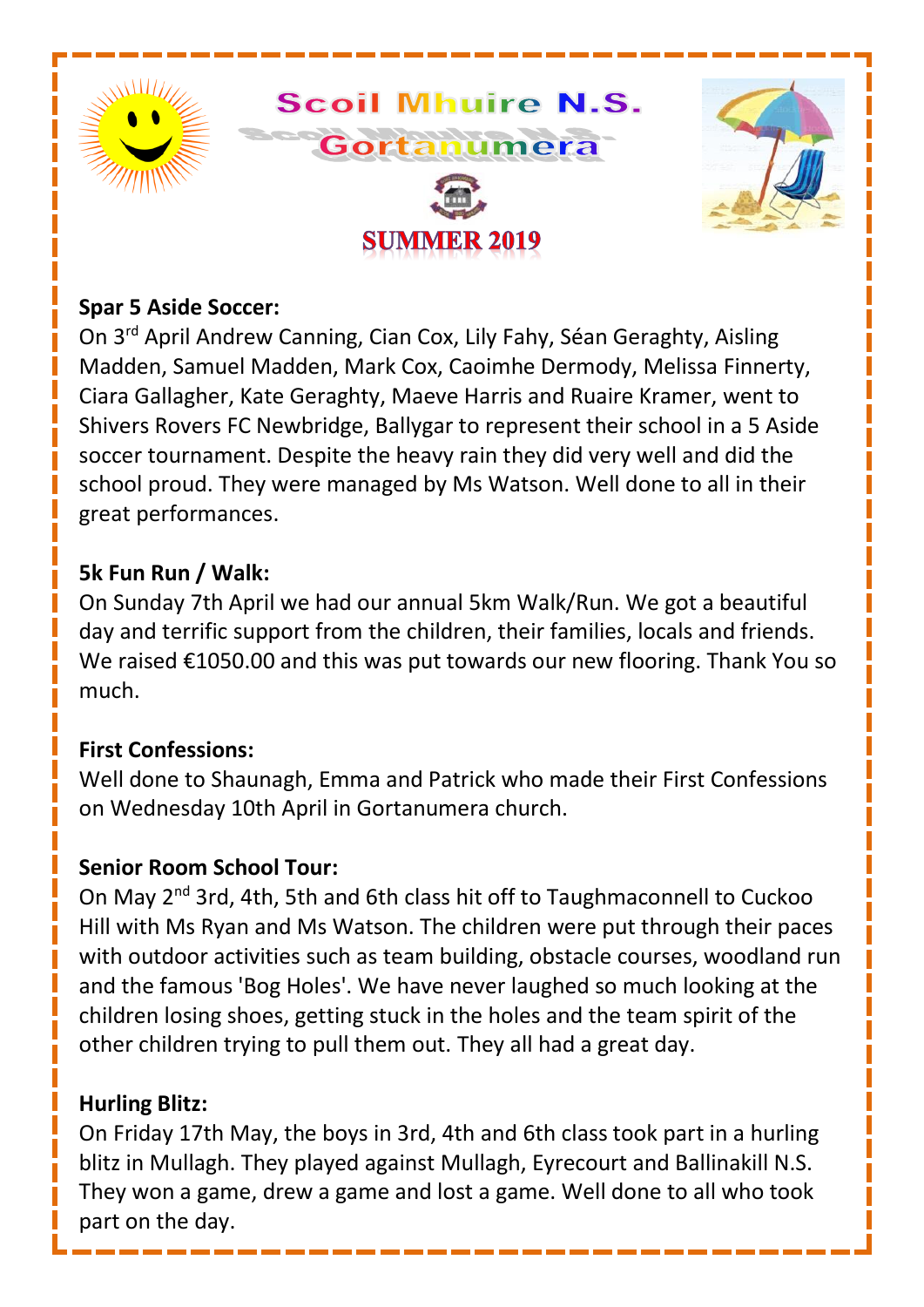#### **Scratch:**

5th and 6th classes began Scratch programming. It is a block-based visual programming language. The children can create online projects using a blocklike interface.

## **First Holy Communion:**

Second class celebrated their First Holy Communion in Gortanumera church on 25<sup>th</sup> of May. The school choir from 1<sup>st</sup>-6<sup>th</sup> sang beautifully at it. Well done and congratulations to Emma, Shaunagh and Patrick. A big thank you to Ms Madden for preparing them for this special day.

# **6 th Class School Tour:**

The 6th class had their own special day out to Pure Skills in Galway on the 27th of May. It was a delightful day where the class got to relax, have fun and reflect on their time as a group. Monica and Anne really had a great time chatting with the class and having a laugh.

### **Junior Room School Tour:**

On Friday 7th June the Junior Room went to Let's Go Athlone in AIT for their school tour. The children had a great day playing games, going on bouncing castles, go-karts and zorbing. It was a great day.

#### **New Entrants:**

The 7 new Junior Infants came to visit the school on Tuesday 11<sup>th</sup> of June for their Induction Day. We are looking forward to seeing them all in September.

# **Graduation Mass:**

Our lovely 6th class celebrated graduating from Primary School on the 6th of June. Fr. Byrnes celebrated the mass, followed by the graduation ceremony. We had a fabulous evening even though we will miss them all. Best of Luck Andrew, Cian, Lily, Seán, Aisling, Samuel and Ruaire. You were a wonderful class.

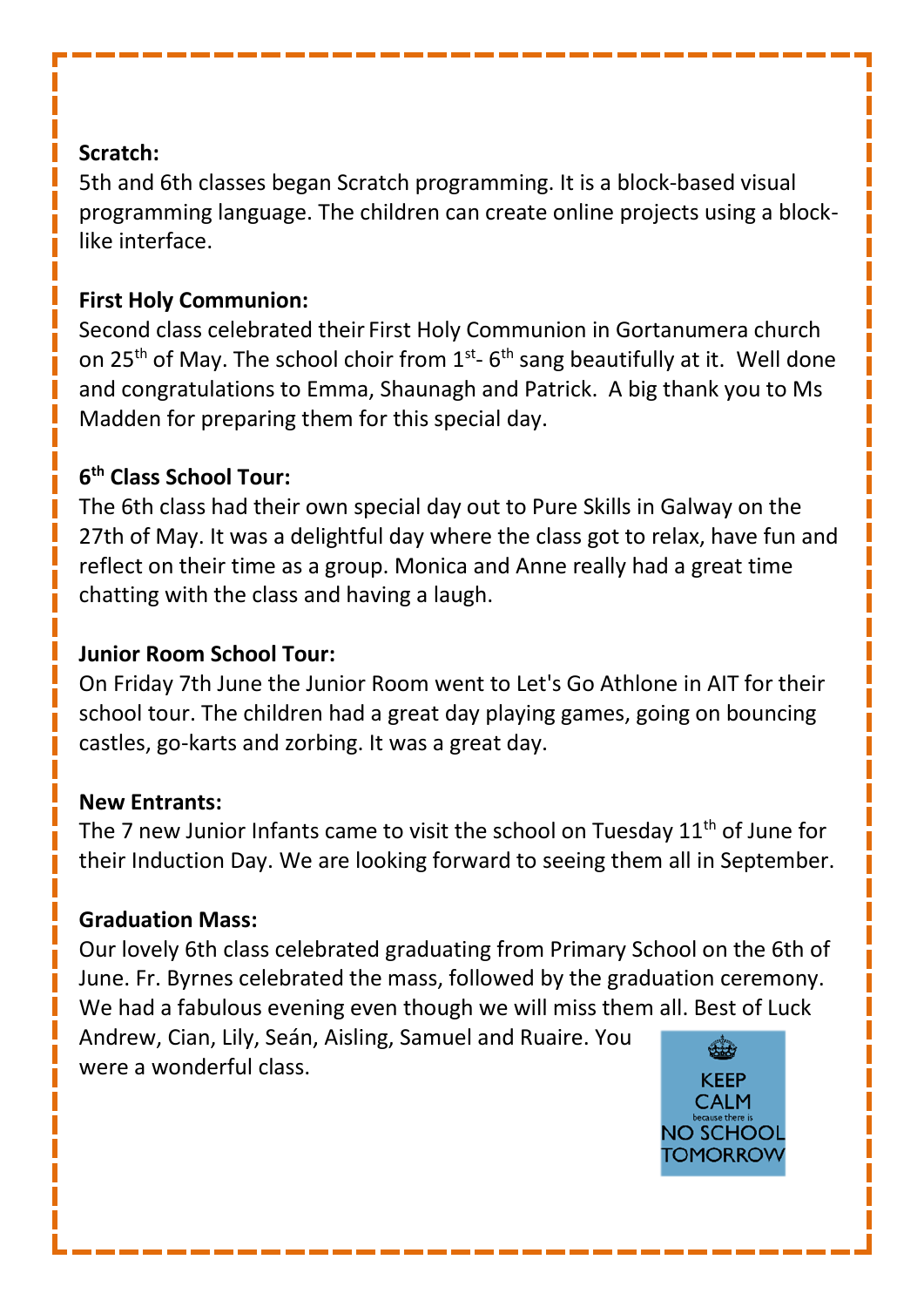## **Sports Day:**

We held our Sports Day on the 18<sup>th</sup> of June. There were many fun novelty races. The children had ice cream to cool them down at lunchtime. They all got a gold medal for their participation. Everyone enjoyed the day.

## **Swimming:**

The children from  $1^\text{st}$  - 6<sup>th</sup> classes will be starting their swimming lessons on 5 th September. We will give you more details when the school re-opens.

# **Website:**

Don't forget to check out our website [www.gortanumerans.ie](http://www.gortanumerans.ie/) for regular updates.

# **Summer Holidays:**

The school re-opens **Wednesday, 28th August** after the summer break.



We hope you & your families have an enjoyable summer break *from all in Scoil Mhuire N.S. Gortanumera*